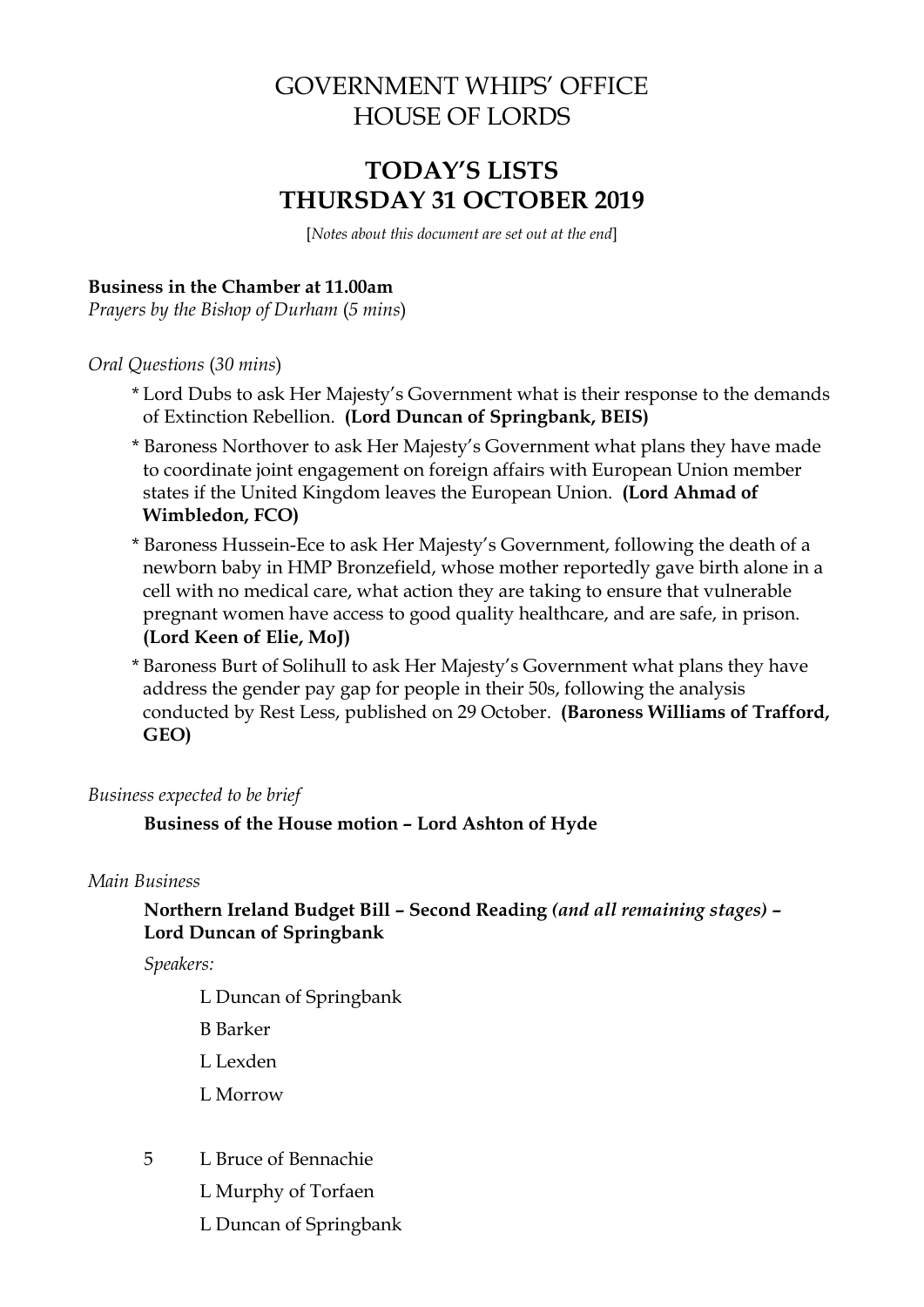### **Northern Ireland (Extension of Period for Executive Formation) (No. 2) Regulations 2019 – approval motion – Lord Duncan of Springbank**

**Representation of the People (Annual Canvass) (Amendment) Regulations 2019 – approval motion – Baroness Chisholm of Owlpen**

#### *Not before 1:30pm*

**Lord Bourne of Aberystwyth to move that this House takes note of the Phase 1 report of the Grenfell Tower Inquiry.** *(Time limited to 3 hours)*

*Speakers*:

L Bourne of Aberystwyth

- L Whitty
- B Brinton
- Bp St Albans
- 5 B Finlay of Llandaff
	- B Sanderson of Welton (Maiden Speech)
	- L Young of Cookham
	- L Hendy (Maiden Speech)
	- L Harris of Haringey
- 10 L Woolley of Woodford (Maiden Speech)
	- B Pinnock
	- B Lawrence of Clarendon
	- L Porter of Spalding
	- B Kidron
- 15 L Shipley
	- L Adonis
	- B Bennett of Manor Castle
	- E Lytton
	- L Stunell
- 20 L Kennedy of Southwark
	- V Younger of Leckie
	- L Bourne of Aberystwyth

*Except for Lord Bourne of Aberystwyth (15 mins), Lord Stunnell (10 mins), Lord Kennedy of S (10 mins) and Viscount Younger of Leckie (20 mins), all speeches are limited to 7 mins*